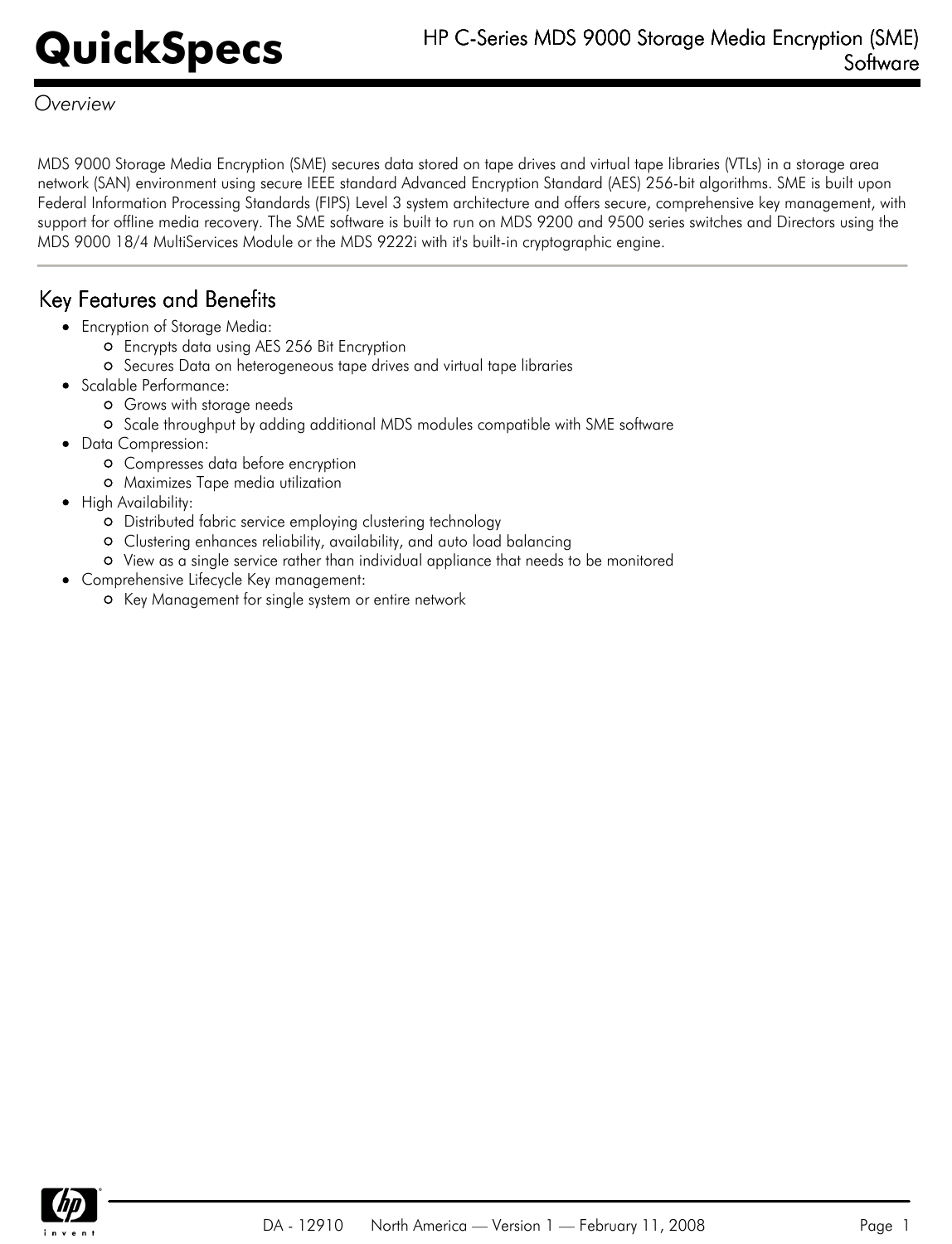| Product Highlights                         |                                                                                                                                                                                                                                                                                                                                                                                                                                                                                                                                                                                                                                                                                                                                                                      |
|--------------------------------------------|----------------------------------------------------------------------------------------------------------------------------------------------------------------------------------------------------------------------------------------------------------------------------------------------------------------------------------------------------------------------------------------------------------------------------------------------------------------------------------------------------------------------------------------------------------------------------------------------------------------------------------------------------------------------------------------------------------------------------------------------------------------------|
| <b>Rapid Deployment</b>                    | The innovative Fibre Channel redirect capabilities in Cisco MDS 9000 SAN-OS enable traffic from any<br>switch port to be encrypted without SAN reconfiguration or re-wiring, eliminating down-time and<br>simplifying deployment.                                                                                                                                                                                                                                                                                                                                                                                                                                                                                                                                    |
| Secure Solution                            | Strong, IEEE compliant AES-256 encryption algorithms are used by Cisco SME to protect data at rest.<br>Cisco MDS 9000 family SAN-OS security features, such as Secure Shell, Secure Sockets Layer, RADIUS<br>protocol, and Fibre Channel Security Protocol provide the foundation for a secure FIPS level-3<br>architecture.                                                                                                                                                                                                                                                                                                                                                                                                                                         |
| <b>Integrated Management</b>               | Cisco SME is configured and provisioned using Cisco MDS 9000 CLI and Cisco Fabric Manager; no<br>new management software is needed. In addition to consistent management interfaces, Cisco SME<br>supports role based access control (RBAC) and RADIUS/TACACS+ servers for unified credentials<br>management.                                                                                                                                                                                                                                                                                                                                                                                                                                                        |
| <b>Simplified Provisioning</b>             | Cisco MDS 9000 family switches and Cisco SME are both managed with the same software, command-<br>line interface (CLI), and Cisco Fabric Manager; no new management software is needed. In addition to<br>consistent interfaces, Cisco SME supports RBAC; authentication, authorization, and accounting (AAA)<br>servers; and VSAN-based access control for unified credentials management.                                                                                                                                                                                                                                                                                                                                                                          |
| Advanced Key<br>Management                 | Cisco SME offers secure, comprehensive key management, with provisions for master keys to reside in<br>smart cards. Storage media keys reside in clear text only within the crypto boundary on the switch<br>module. For flexibility, Cisco SME can provide either a unique media key for each tape or for each tape<br>volume group. Tape keys can also be stored on the tapes. Media keys are encrypted before storage or<br>transport to the Cisco Key Management Center (KMC). Integrated key management services are<br>available with media key archival, recovery, distribution, and shredding. Cisco KMC accommodates<br>single- and multiple-site environments. Keys and management traffic are transported securely using the<br>SSH, and HTTPS protocols. |
| Compatible Product<br><b>Family Models</b> | Cisco MDS 9222i Multiservice Modular Fabric Switch<br>• Cisco MDS 18/4 Module in MDS                                                                                                                                                                                                                                                                                                                                                                                                                                                                                                                                                                                                                                                                                 |

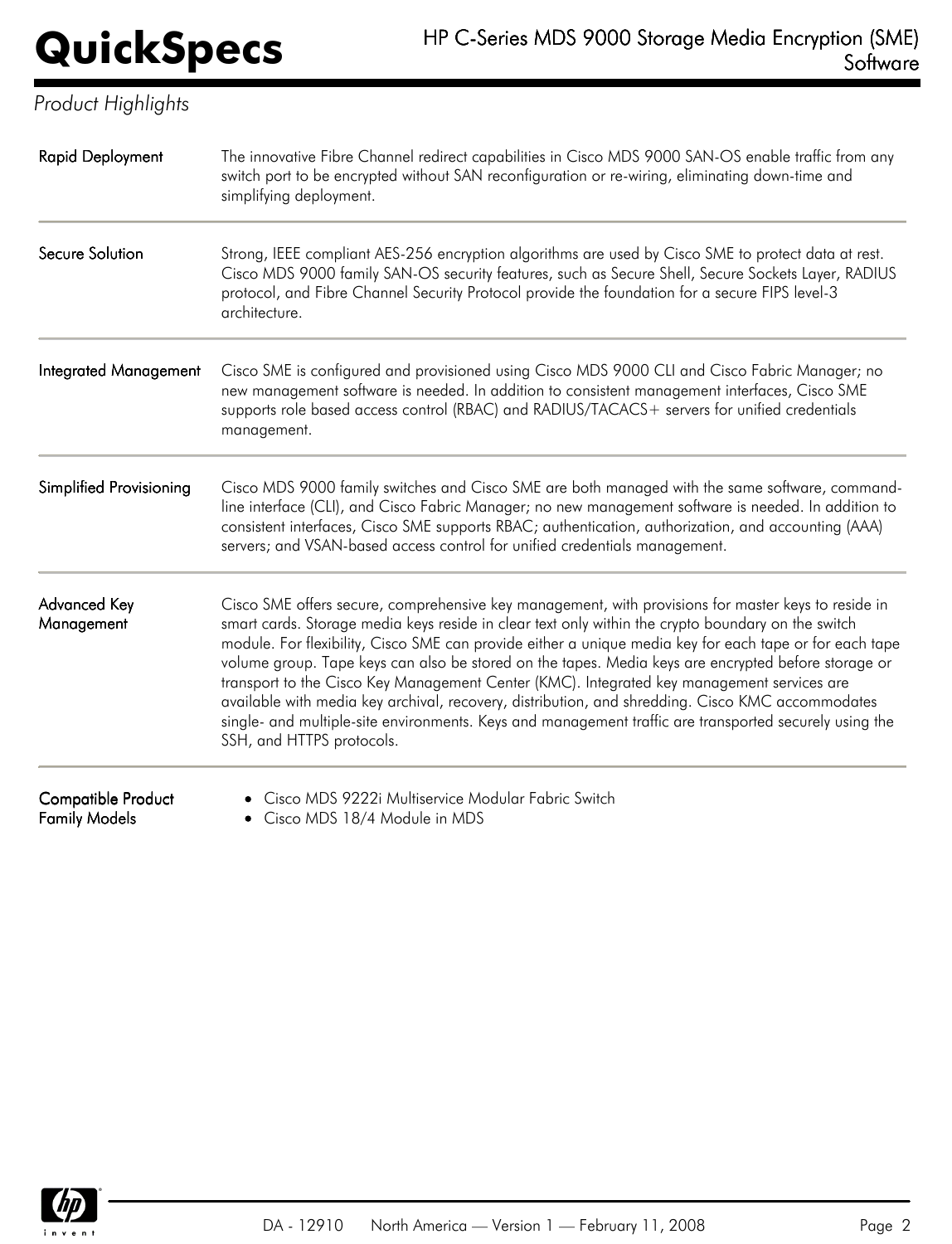# *Service and Support, HP Care Pack, and Warranty Information*

| Warranty                                                           | (1-1-1) Hardware Warranty; 1-year parts; 1-year on-site (8x5, next business day<br>response) and 1-year labor.<br>NOTE: The hardware warranty covers firmware and embedded non-saleable<br>software. For extended hardware installation and maintenance information, click the<br>links below:<br>http://h18005.www1.hp.com/services/carepaq/us/install/<br>http://h18005.www1.hp.com/services/carepaq/us/hardware/.<br>NOTE: Certain restrictions and exclusions apply. Consult the Customer Support<br>Center for details.<br>Hardware or Software product installation is not included in the warranty, but is<br>available and highly recommended.                                                                                                                                                |
|--------------------------------------------------------------------|-------------------------------------------------------------------------------------------------------------------------------------------------------------------------------------------------------------------------------------------------------------------------------------------------------------------------------------------------------------------------------------------------------------------------------------------------------------------------------------------------------------------------------------------------------------------------------------------------------------------------------------------------------------------------------------------------------------------------------------------------------------------------------------------------------|
| <b>HP Service &amp; Warranty</b><br>Support                        | HP Service & Warranty Support Additional Warranty protection and/or HP Installation packages can be<br>purchased.<br>NOTE: Certain restrictions and exclusions apply. Consult the Customer Support Center for details. HP<br>provides a one-year, hardware limited warranty, fully supported by a worldwide network of resellers and<br>service providers.                                                                                                                                                                                                                                                                                                                                                                                                                                            |
|                                                                    | In addition, available service offerings include a full range of HP Care Pack packaged hardware and<br>software services:                                                                                                                                                                                                                                                                                                                                                                                                                                                                                                                                                                                                                                                                             |
|                                                                    | • Installation<br>• Extended coverage hours and enhanced response times<br>• System management and performance services                                                                                                                                                                                                                                                                                                                                                                                                                                                                                                                                                                                                                                                                               |
|                                                                    | For more information on warranty and support options, please visit our Web site at:<br>http://www.hp.com/hps/tech/storage/supp/.                                                                                                                                                                                                                                                                                                                                                                                                                                                                                                                                                                                                                                                                      |
|                                                                    | Software Product Services Software Warranty - HP warrants only that the software media will be free of physical defects for a period<br>of ninety (90) days from delivery.<br>EXCLUSIVE REMEDY - The entire liability of HP and its suppliers and your exclusive remedy for software<br>that does not conform to this Limited Warranty shall be the repair or replacement of the defective media.<br>This warranty and remedy are subject to your returning the defective media during the warranty period to<br>HP in the country in which you obtained the software.<br>NOTE: Certain restrictions and exclusions apply. Consult the Customer Support Center for details.<br>Hardware or Software product installation is not included in the warranty, but is available and highly<br>recommended. |
| <b>HP Care Pack Services</b><br><b>Warranty Upgrade</b><br>Options | Service offerings include a full range of Customer HP Care Pack services for both hardware and software<br>services:                                                                                                                                                                                                                                                                                                                                                                                                                                                                                                                                                                                                                                                                                  |
|                                                                    | Response - Upgrade on-site response from next business day to same day 4-hours<br>• Coverage - Extend hours of coverage from 5 days x 9 hours to 7 days x 24 hours<br>• Duration - Select duration of coverage for a period of 1, 3, or 5 years                                                                                                                                                                                                                                                                                                                                                                                                                                                                                                                                                       |
|                                                                    | Additional Warranty protection and/or HP Installation packages can be purchased.                                                                                                                                                                                                                                                                                                                                                                                                                                                                                                                                                                                                                                                                                                                      |
|                                                                    | NOTE: Certain restrictions and exclusions apply. Consult the HP Customer Support Center for details.                                                                                                                                                                                                                                                                                                                                                                                                                                                                                                                                                                                                                                                                                                  |

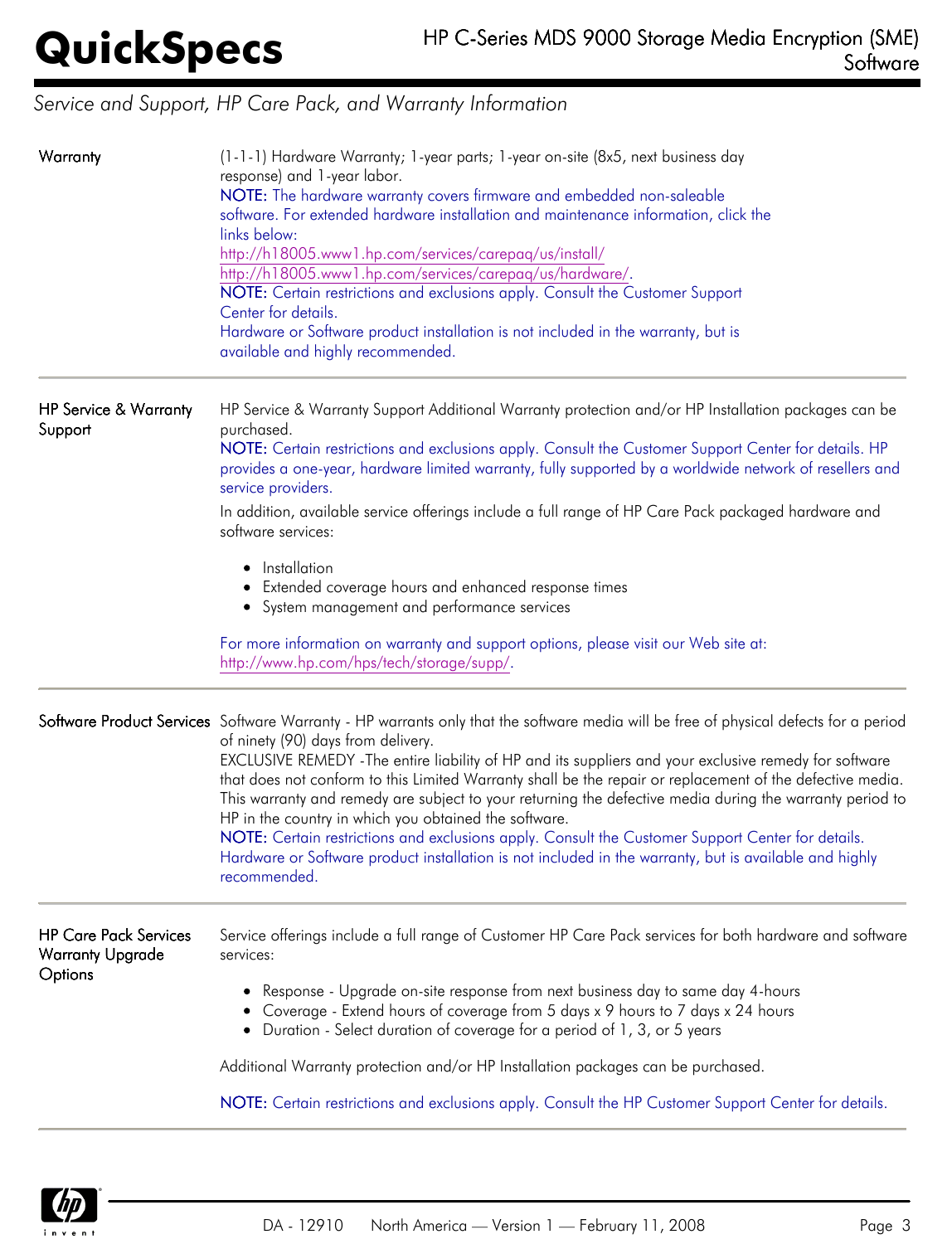## *Service and Support, HP Care Pack, and Warranty Information*

HP Care Pack Information HP Care Pack is defined as an upgrade to the product warranty attribute, available for a specific duration and hours of coverage.

|                     | • HP Care Pack is not available for less than the product's warranty duration.<br>• HP Care Pack is available for sale anytime during the warranty period for most products, but the<br>commencement date will be the same as the Warranty Start Date (delivery date to end user<br>customer). Proof of purchase may be required.<br>• HP Care Pack services are prepaid.<br>For additional HP Care Pack (hardware & software) information, as well as orderable part numbers, |
|---------------------|--------------------------------------------------------------------------------------------------------------------------------------------------------------------------------------------------------------------------------------------------------------------------------------------------------------------------------------------------------------------------------------------------------------------------------------------------------------------------------|
| Additional Services | please refer to the URL listed below: http://h18005.www1.hp.com/services/carepag/index.html<br>Installation service; SAN Solution service; SAN-Environmental Support service; SAN Architecture service;<br>Proactive 24.<br>For more information on these and other service options, please contact any of our worldwide sales<br>offices or visit our Web site at: http://www.hp.com/hps/support.                                                                             |

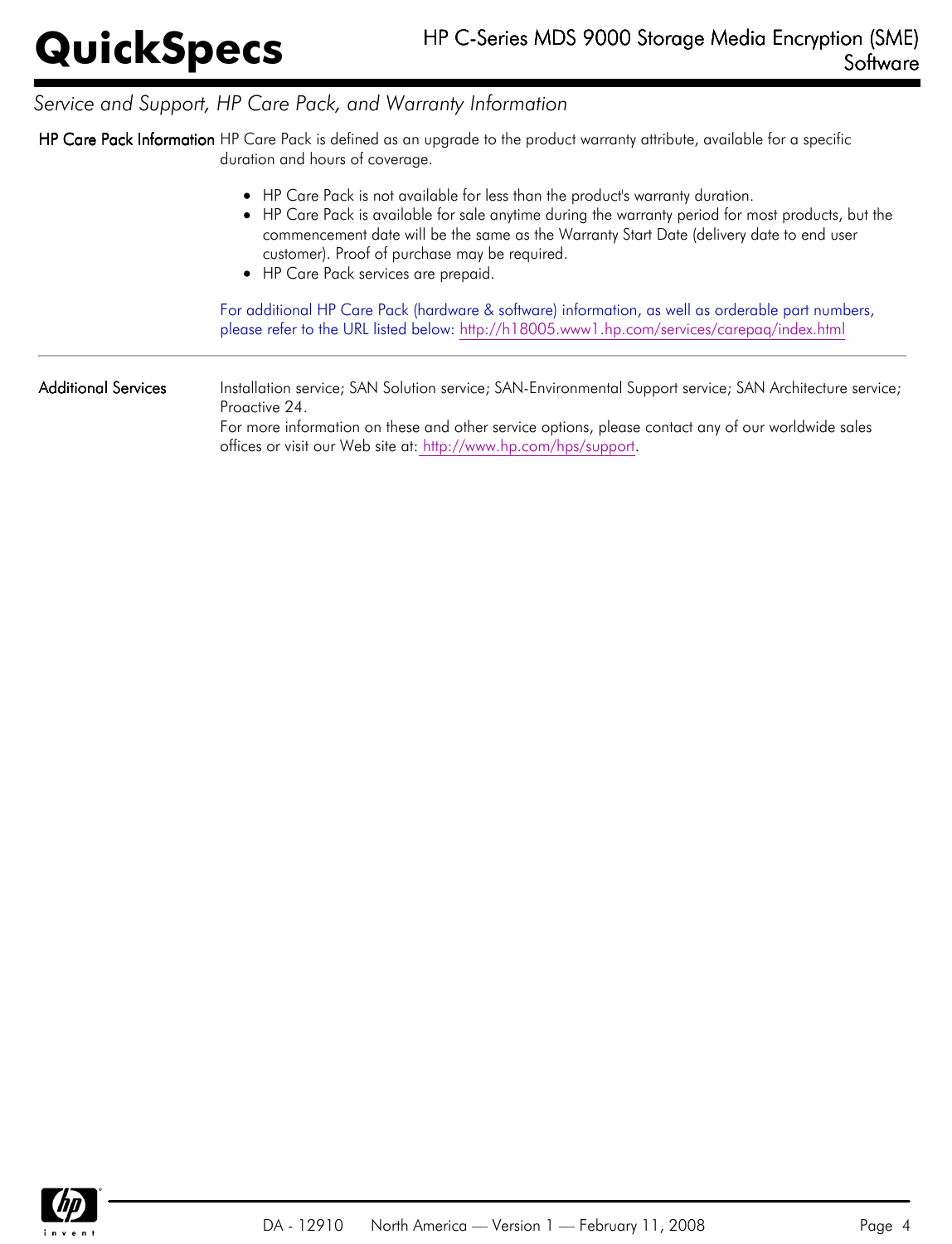*Configuration Information*

## Step 1 – Base Configuration

| Select one:                                                             |                                                                                              |             |
|-------------------------------------------------------------------------|----------------------------------------------------------------------------------------------|-------------|
| Model                                                                   | <b>Model Description</b>                                                                     | Part Number |
| Cisco Storage Media<br><b>Encryption Software -</b><br><b>MDS 9500</b>  | HP Storage Media Encryption Package for compatible modules in the Cisco MDS<br>9500 Director | T5415A      |
| Cisco Storage Media<br><b>Encryption Software -</b><br><b>MDS 9200</b>  | HP Storage Media Encryption Package for compatible modules in the Cisco MDS<br>9200 Director | T5418A      |
| Cisco Storage Media<br><b>Encryption Software -</b><br><b>MDS 9222i</b> | HP Storage Media Encryption Package for the Cisco MDS 9222i Switch                           | T5414A      |

| Step 2 - Options                |          |                    |
|---------------------------------|----------|--------------------|
| <b>Model Description</b>        | Quantity | <b>Part Number</b> |
| <b>Smart Card Reader</b>        |          |                    |
| Smart Card Reader for Cisco SME | 1 Max    | AG872A             |
| Smart Card for Cisco SME        | 1 Max    | AG873A             |